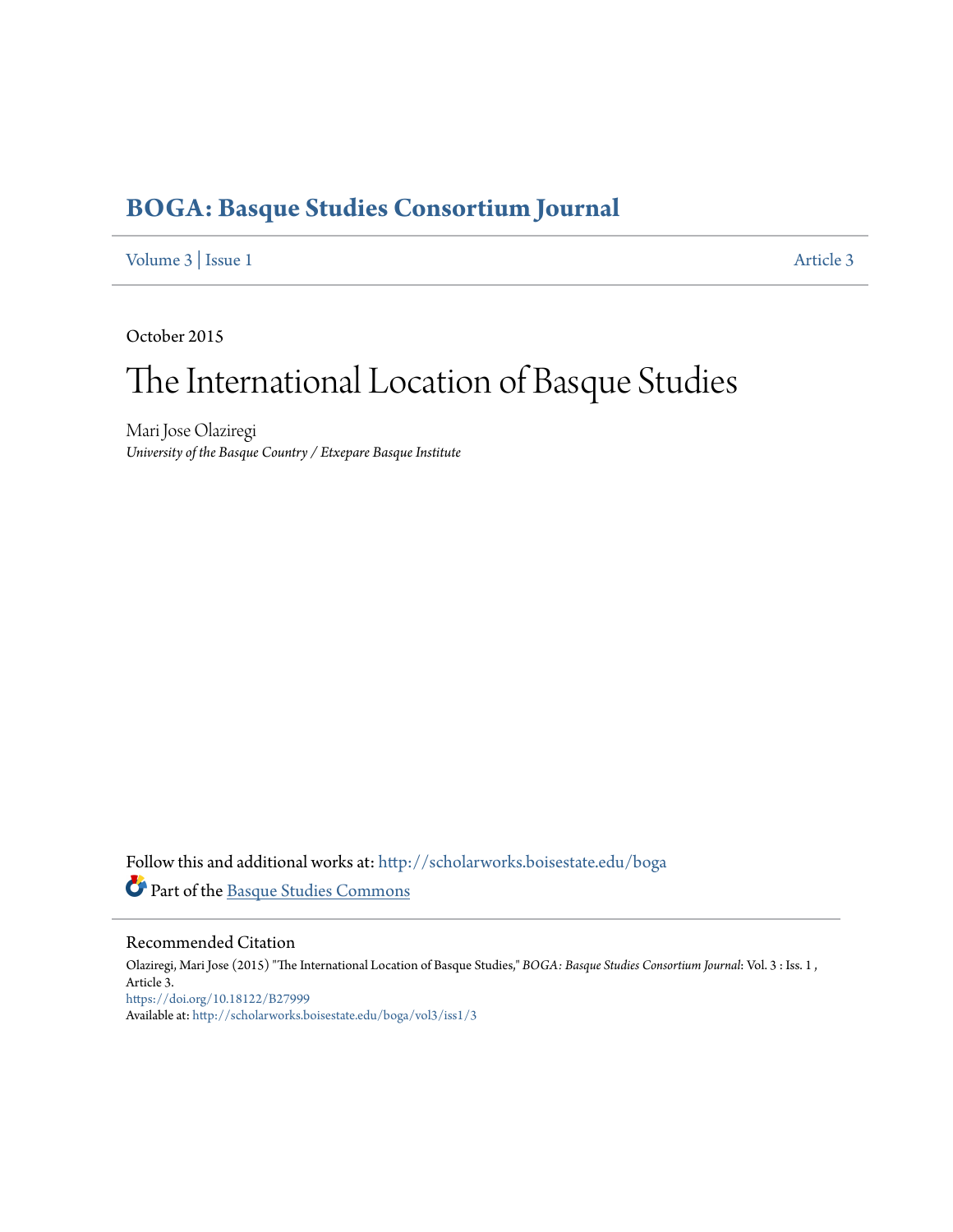

## **The International Location of Basque Studies<sup>1</sup>**

**Mari Jose Olaziregi, PhD**  University of the Basque Country / Etxepare Basque Institute

*Editor's note: This is a version of a paper given at the "Joan-Etorri" Basque Studies Symposium at Boise State University, July 29, 2015.* 

### **"A BASQUE MAP OF THE WORLD"**

One of the international bestsellers about the Basques, *The Basque History of the World* (1999) by the American journalist and writer Mark Kurlansky, recalls a very well-known joke about bilbainos and their excessive proudness.<sup>2</sup> "According to a popular Bilbao joke, a bilbaino walks into a store and asks for a "World map of Bilbao". The shop owner unflinchingly answers "Left bank or right?" (Kurlansky 1999, 4). I do not know whether we Basques, as Kurlansky says, have ever thought of ourselves as being at the center of the world or that the world revolves around us, or whether the supposed "atavism" of Basques might explain, as contended by the academic Pierre Lhande (1910), the extensive Basque emigration to places such as the Americas from the nineteenth century onward. If we consider the list of personalities (e.g., Elcano, Ignatius of Loyola), artists (e.g., Oteiza, Chillida), arts (e.g., gastronomy), or festivals (e.g., the International Film Festival of San Sebastian) in which the adjective "Basque" goes hand in hand with that of "universal," few initiatives have such an international (or profitable?) repercussion as that of the inauguration of the Guggenheim Museum Bilbao on October 18, 1997. The data concerning the appeal and profitability of what has been termed the first global museum are beyond any doubt: it had one million visitors in 2012, and the museum is nowadays one of the world's top ranked culture infrastructures for self-financing.

In fact, the success of this world famous museum has conditioned the Basque government's international publicity campaigns in recent years (cf. www.euskadi.net/turismo). The successful

 $\overline{\phantom{a}}$ 

<sup>&</sup>lt;sup>1</sup> This article is part of the Project IT 806-13, funded by the Basque Government. It is a version of a previosly written article: "Basque itineraries: The international location of Basque culture and literature" (in J. Muñoz Basols (Ed.), *Iberian Studies*, London, Routledge. In print.). Translated by Cameron Watson.

 $^2$  Bilbainos is Spanish for "residents of Bilbao" or the largest city of the Basque Country.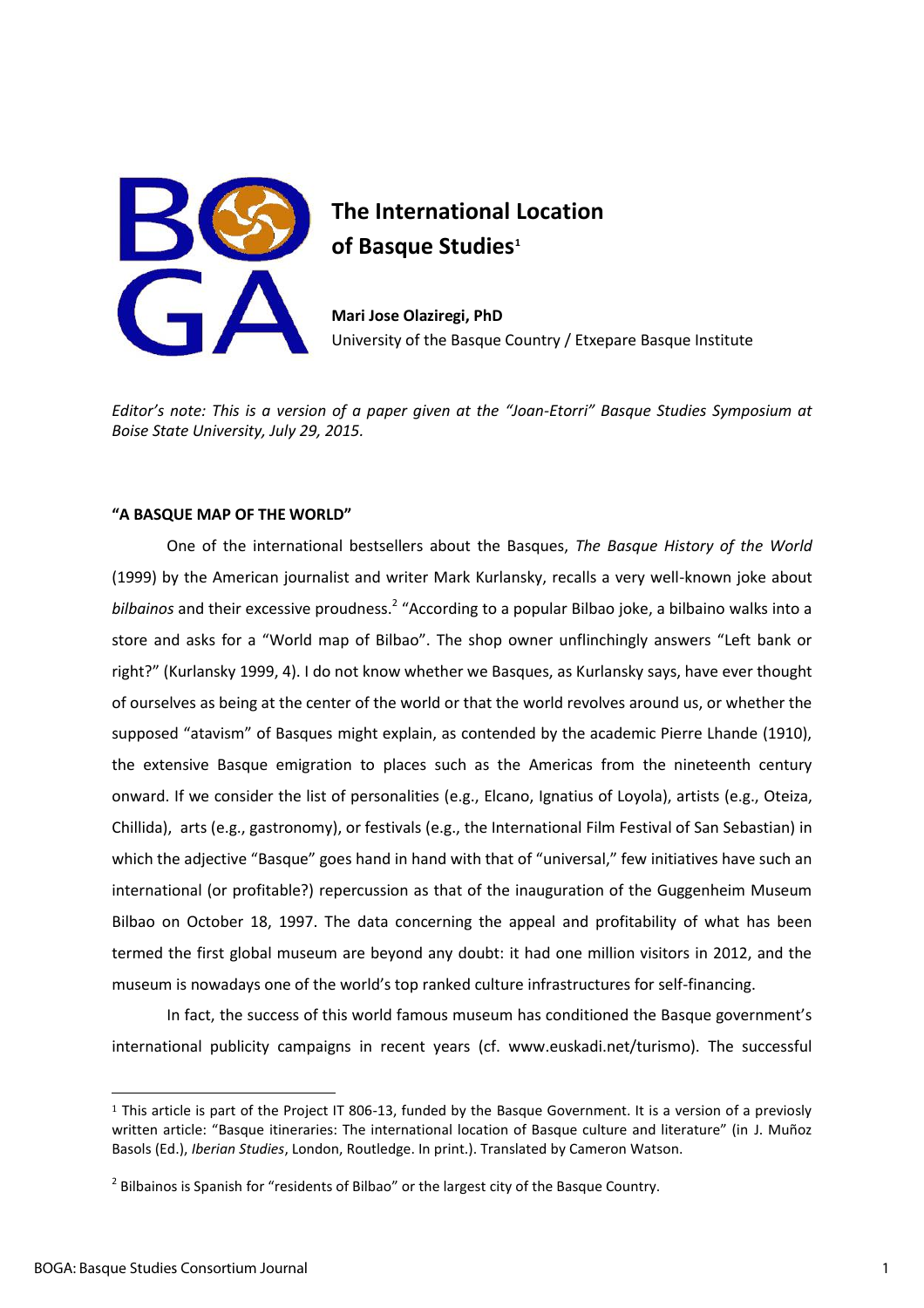refrain "Zatoz eta konta ezazu/ Ven y cuéntalo" (Come and spread the word) in the late 1990s gave way to the slogan "Euskadi, atsegin handiz/ Euskadi, con mucho gusto" (Euskadi, with pleasure) in the early 2000s, in which an image of the museum was combined with that of a dolmen, with both symbols representing modernity and tradition. Later there were slogans such as "Euskadi, sekulako

 $EUSKADI_{Goya}$ 

hiria/ Euskadi, un país incredible" (Euskadi, an incredible country) with a clearly dreamlike quality and the sensual "Euskadi, goza ezazu/

Euskadi, saboréala" (Euskadi, taste it) with an obvious allusion to the renowned Basque cuisine. Meanwhile, the "Euskadi, Basque Country" brand (http://www.basquecountry.eust32-basque/eu), unveiled by the current Basque government in June 2013, seeks to showcase the positive values associated with the Basque Country with the eventual aim of reactivating the economy and creating employment. The ad that heads the campaign (cf. https://www.youtube.com/watch?v=gcN4K5WqO3o) shows a Basque rowing boat with a mixed male and female crew and, with each stroke of the oars, an off-screen voice mentions economic data about the Basque Autonomous Community – especially its per capita income, the third highest in the EU behind Luxembourg and Holland.

The Basque Country brand is associated with a country whose economic and social indicators (with a high level of university graduates in the sciences and technology and a leading position in human development rankings) distance it from the serious crisis in the Spanish economy. The strength and coordination of the rowing crew in the ad, together with the typography used for the logo of the Basque Country brand—which is made up of typographical characters considered typical of Basque writing—symbolize values traditionally associated with the Basque collectivity such as *indarra* (strength, force) and *sendotasuna* (physical prowess, strength of character), These were also key elements in the successful image and good reputation of Basque emigrants in the Americas as hard workers (Douglass & Bilbao 1975, 407-409). The ad states that, "we are there to help you, in seventy countries, to achieve your goals" and displays a crew that is rowing along with us, a crew that moves forward, looking toward the future, as rowers do in traditional Basque competitive regattas. This is a team, a Basque collectivity, which is presented as traditionally accustomed to collaborating in communal projects, a form of *auzolan* or the system that is supposedly at the root of Basque cooperativism (Douglass & Zulaika 2007, 335), a term that is still fully applicable today as one can see in the strategic agenda of the current Basque government Department of Education, Language Policy, and Culture, which has in fact termed its cultural plan for the 2014-2015 period "Kultura Auzolanean" (cf. kulturauzolanean.net/eu).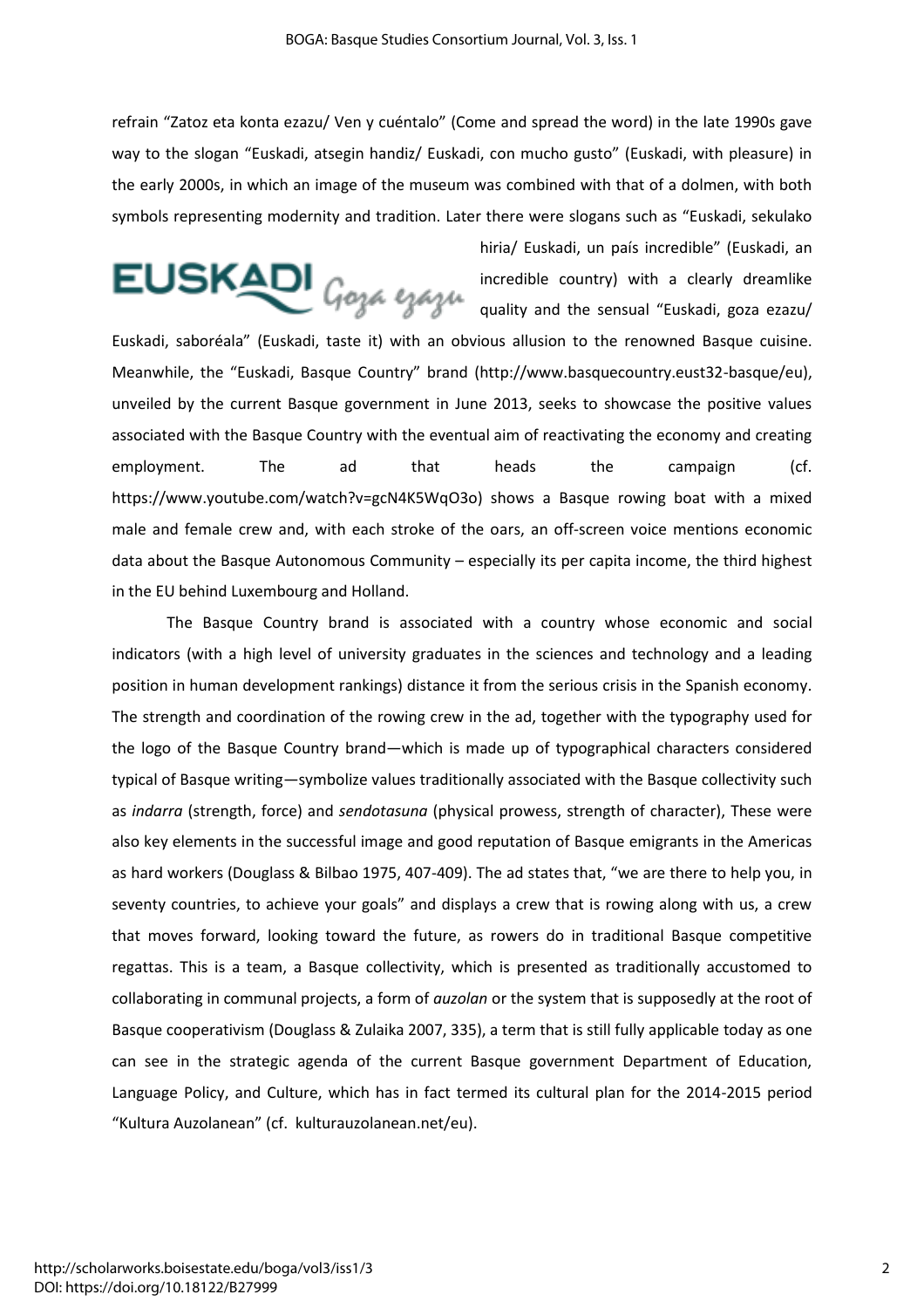We can thus see that the internationalization strategy of the Basque government, with its "Euskadi, Basque Country" brand, clearly differs from that used by the Spanish government for decades, in which, following Elena Delgado´s diagnosis, culture has been the main exportable asset and the principal element of national cohesion. This official Spanish culture has not been understood as an expression of diverse, complex, and contradictory social realities but has instead functioned as a kind of "glue", and has been based "on the 'myth of the universal language' and the resulting assumption that, through Spanish, the culture transmitted in that language enjoys a worldwide projection". The dissolving of cultural specificity into the universal has made the heterogeneity of the diverse cultures in the Spanish state invisible. This is the case of Basque-speaking culture, whose language, Euskara, is currently spoken by almost a million people on both sides of the Pyrenees. Thanks to language policies in the Basque Country as a whole during recent decades, there are at present 318,000 more Basque speakers than thirty years ago, some 200,000 through the educational



system. The positive figures about the Basque language recovery in the Spanish Basque Country and the worrying decrease of Basque speakers in the French Basque Country, where the Basque language is not official, serve as a basis for demanding, as the current Basque government has also just done through its *Euskararen Agenda Estrategikoa, 2013-*

*2016* (Strategic Agenda for Euskara), active policies in favor of the language. As regards an international projection, those that stand out include objectives that seek to encourage collaboration with institutions that are not just located in the Basque Country but also those in the wider Iberian framework as well as collaboration with the Basque Cooperation Agency for Development. The UPV/EHU UNESCO Chair of World Language Heritage [\(http://www.mho-unesco](http://www.mho-unesco-katedra.org/w/about.html)[katedra.org/w/about.html\)](http://www.mho-unesco-katedra.org/w/about.html) and the agreements between the UPV/EHU (University of the Basque Country) and Latin American universities to offer graduate studies on language planning and policy (http://www.ehu.es/en/web/masterpoliticaslinguisticas/aurkezpena), among other things, are similarly important steps in a linguistic cooperation intended to preserve minoritized and threatened languages. As we can see, then, the cultural and political logic that governs the international projection of the Basque language inevitably differs from that regarding the Spanish language. Words and phrases such as "linguistic rights," "preservation," "aid," and "cooperation," as noted in the aforementioned strategic agenda, call for a place in the world for minoritized languages like the Basque language.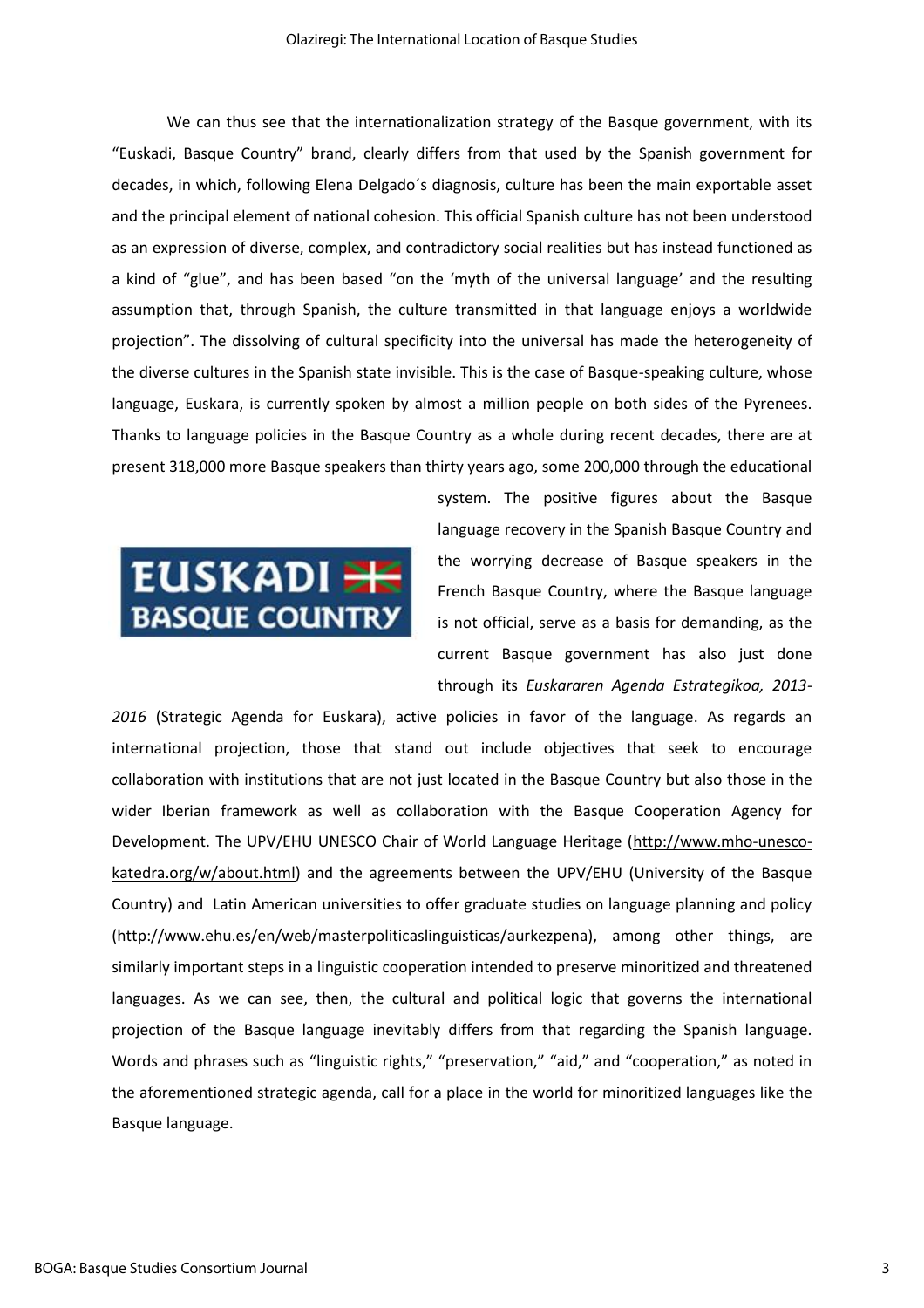### **"BASQUE LANGUAGE: SET OUT INTO THE WORLD!" (Bernard Etxepare)**

The book of poems, *Linguae Vasconum Primitiae* (1545), by Bernard Etxepare, marks the beginning of Basque Literature. It is a collection of poems whose title already makes clear the international ambition of the poet: the use of Latin for the title and the declaration that it is a work of *primitiae*, first fruits, support this evaluation. Encouraged by the benefits that he saw in the invention of the printing press for the diffusion of a small literature like ours, Etxepare exhorted, "*Euskara, jalgi hadi mundura!*" ("Basque language, set out into the world!"), declaring his strong desire that our language should hold a place in the Republic of Letters. Thus, poetry not only became the founding genre of our literature, but also the genre that would lead to the establishment of Basque literature, around 1950, as an autonomous activity within Basque society (Olaziregi 2012, 152).

Bernard Etxepare's verses have inspired public institutions such as the Instituto Vasco Etxepare/ Etxepare Euskal Institutua/ Etxepare Basque Institute (cf. www.etxepare.eus), created by the Basque government in 2007 and functioning since 2010, with the goal of promoting and diffusing the Basque language and culture internationally. When it comes to the task of promoting the Basque language, the Etxepare Basque Institute encourages spaces of interaction with other languages and communities, and sets up international programs to better understand and research the Basque





language and culture**.** This work involves a network of university lecturers, grants for students on these courses, chairs of Basque Studies for visiting professors and education focused on training Basque language lecturers. Furthermore, the Institute participates in top-level international language fairs, such as, Expolangues in Paris

or the Language Show in London, and organizes numerous events related to the language, approaching and informing foreign institutions and individuals about the Basque language and its reality.

The Etxepare Basque Institute now has agreements with thirty-eight international universities in seventeen countries (including twelve in the Americas; twenty-three in Europe, and one in Asia) and there are twenty-nine Basque language and culture lecturers at universities all over the world. Around 2,800 students were enrolled in Basque language and culture courses in the 2014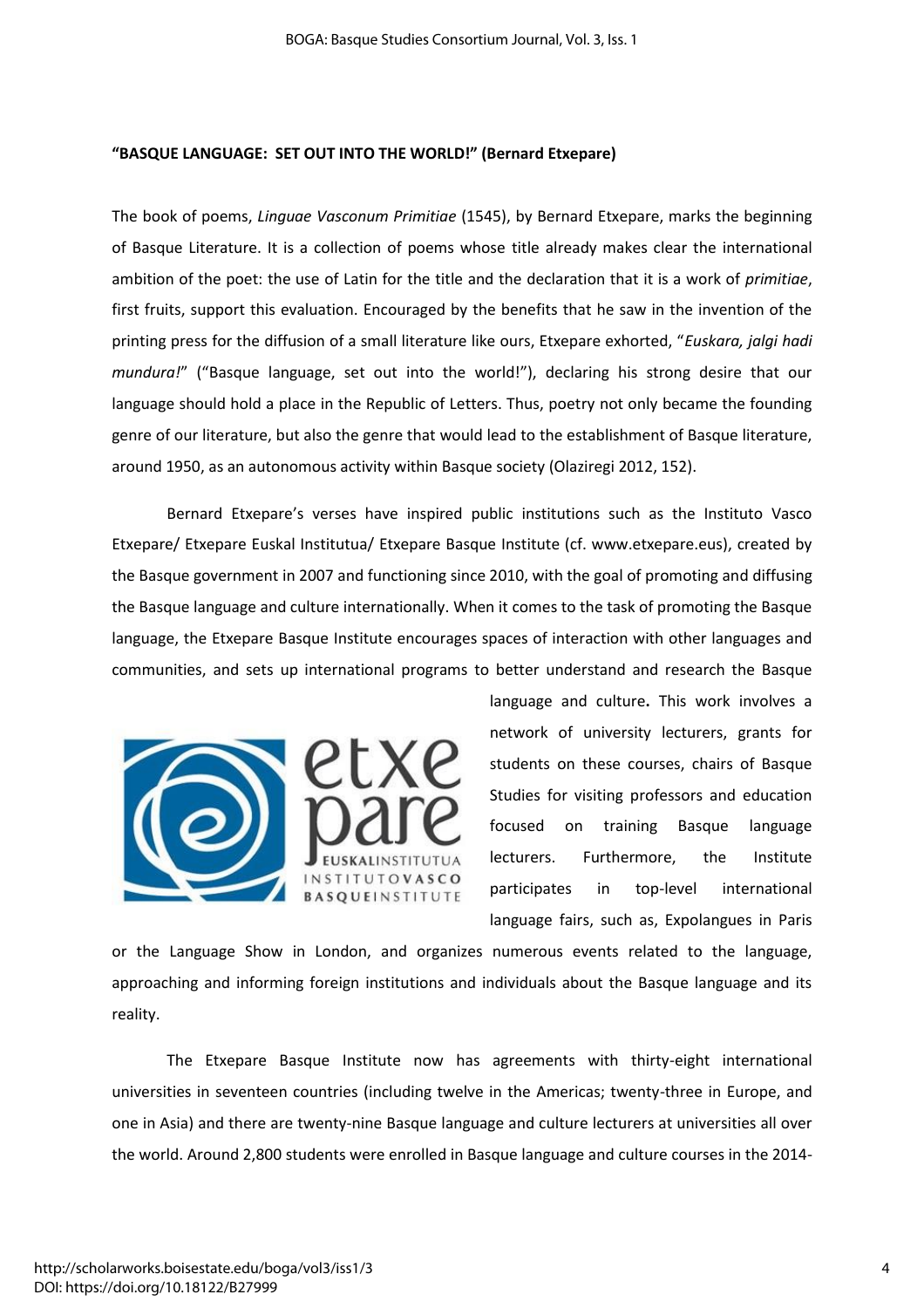2015 academic years. Furthermore, the Etxepare Basque Institute has to date created five international university-chairs, all of which undertake annual academic programs on Basque Studies, mainly at the postgraduate level. Research fields such as Basque Literature and Linguistics (cf. the Bernardo Atxaga Chair at the Graduate Center of the City University of New York), Basque Studies (cf. the Koldo Mitxelena Chair at the University of Chicago), Basque Arts (cf. the Eduardo Chillida Chair at the Goethe University of Frankfurt), Basque Politics (cf. the Manuel de Irujo Chair at the University of Liverpool, UK), and the Basque Diaspora (cf. the Jon Bilbao Chair at the Center for Basque Studies, University of Nevada, Reno), are those that have, to date, been covered by these agreements.

What´s the goal of these Chairs and Fellowship? We are constantly asked this question. The Etxepare Institute created these positions in order to give an opportunity to professors from the field of Basque Studies to stay as Visiting Professors during a semester in those universities. I personally find the dialogue, the *joan-etorri*, as we say in Basque, crucial when it comes to research in Basque Studies, so the professors that were invited to those positions, such as Bernardo Atxaga himself, Miren Azkarate, Joseba Zulaika, Xabier Irujo, Rob Stone and Pilar Rodriguez… taught at the graduate level in those universities and shared their latest research in fields such as Language Policy, Basque Filmography, Basque Exile, Basque Anthropology, etc.

It was with great pleasure to announce the creation of the latest new position at our institute will sign a new agreement with BSU to create a new tenure-track position and a Chair named after Eloise Garmendia Bieter, both initiatives with the idea of strengthening the Basque Studies Program at Boise State University, a program that has, as you may know, a very successful

Minor in Basque Studies, with an amazing enrollment of around 550 students, and that in the near future will offer the first MA in Basque Studies in the USA. But, as you might imagine, the name of the Chair we are announcing here, in Boise, has to do with a clear intention of paying homage to the tremendous contribution--indeed crucial I would say--that women made to the settlement and



development of a Basque community in these lands. I recently had the opportunity to be a PhD committee member at my university, the University of the Basque Country. The title of the dissertation was really interesting: "Literary portraits of Basque-American Women: From Shadow to Presence," as was the profile of its author, Doctor Victoria Bañales, a Basque from Barakaldo who lives here, in Boise. The conclusion of her interesting research, after having analyzed novels by Mirim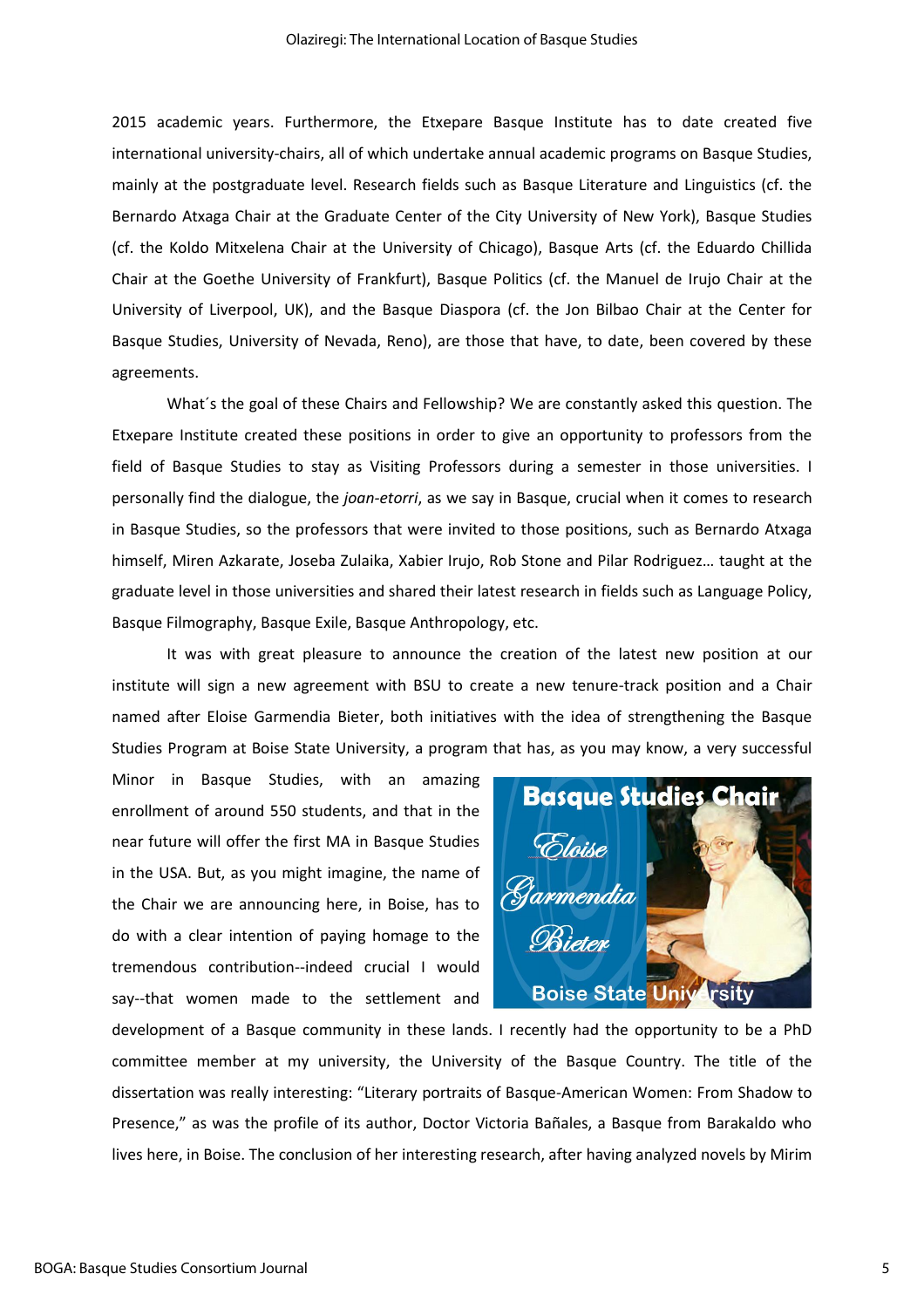Isasi, Robert Laxalt, Monique Laxalt, Gregory Martin, and Inma Errea, goes hand in hand with the perception that we have about the role of Basque women in the American West: "It is no longer the lonely Basque shepherd who personifies the essence of a Basque literary character. Basque American Women have earned the attention of writers and have reached a level of literary portrayal that elevates them to protagonists in their own right" (p. 265). The same could be said when it comes to research on the contribution that Basque women made to the Diaspora.

#### **WHAT DO WE MEAN WHEN WE TALK ABOUT BASQUE STUDIES?**

You may probably know that I am an Associate Professor at the University of the Basque Country, and that my field of expertise is contemporary Basque Literature. I have not been able to resist quoting one of my favorite American writers, Raymond Carver, when introducing the last part of this presentation. I guess that my stay in Reno, as a tenure-track Assistant Professor for two academic years back in 2007, and my appointment as the Director for the Promotion and Diffusion of the Basque Language at the Etxepare Basque Institute in 2010 have marked my life in recent years. I honestly think that my stay in Reno gave me a perspective about the importance of having a solid international presence in the field of Basque Studies. In fact, what has always surprised me is the gap between, on the one hand, the conception that the field of Basque Studies is or should be both outside and inside the Basque university system, and, on the other, the minimal presence of the field at international universities, which has recently conditioned my own job.

With the exception of the Center for Basque Studies at the University of Nevada, Reno, in the United States, founded (as the Basque Studies Program) in 1967 (www.basque.unr.edu), the remaining Basque Studies centers, such as IKER (Centre de recherche sur la langue et les textes basques; UMR 5478), which is based in Baiona (Bayonne) in the Department of the Atlantic Pyrenees, Aquitaine, France, are located in Basque-speaking territory. We are now negotiating with the Ateneo de Manila University to create a Basque Heritage Program at that university. This program aims to promote research and teaching both at the undergraduate and graduate level. And what is more, a glance at the cartography of the international teaching of Basque Studies outside the Basque-speaking territory reveals that, to date, only five universities in Spain (Salamanca, Complutense, UNED, the Universitat Autonoma de Barcelona, and the U. de Barcelona) and two in France (the U. de Bordeaux-Montaigne and Université de Pau and the Pays de l'Adour) have tenured professors in Basque Studies. To these one should add the tenure-track position at the University of Liverpool created with our help in 2014, and the four faculty members at the CBS, plus the three faculty members at BSU. Thereafter, while we possess some data on over forty professors who teach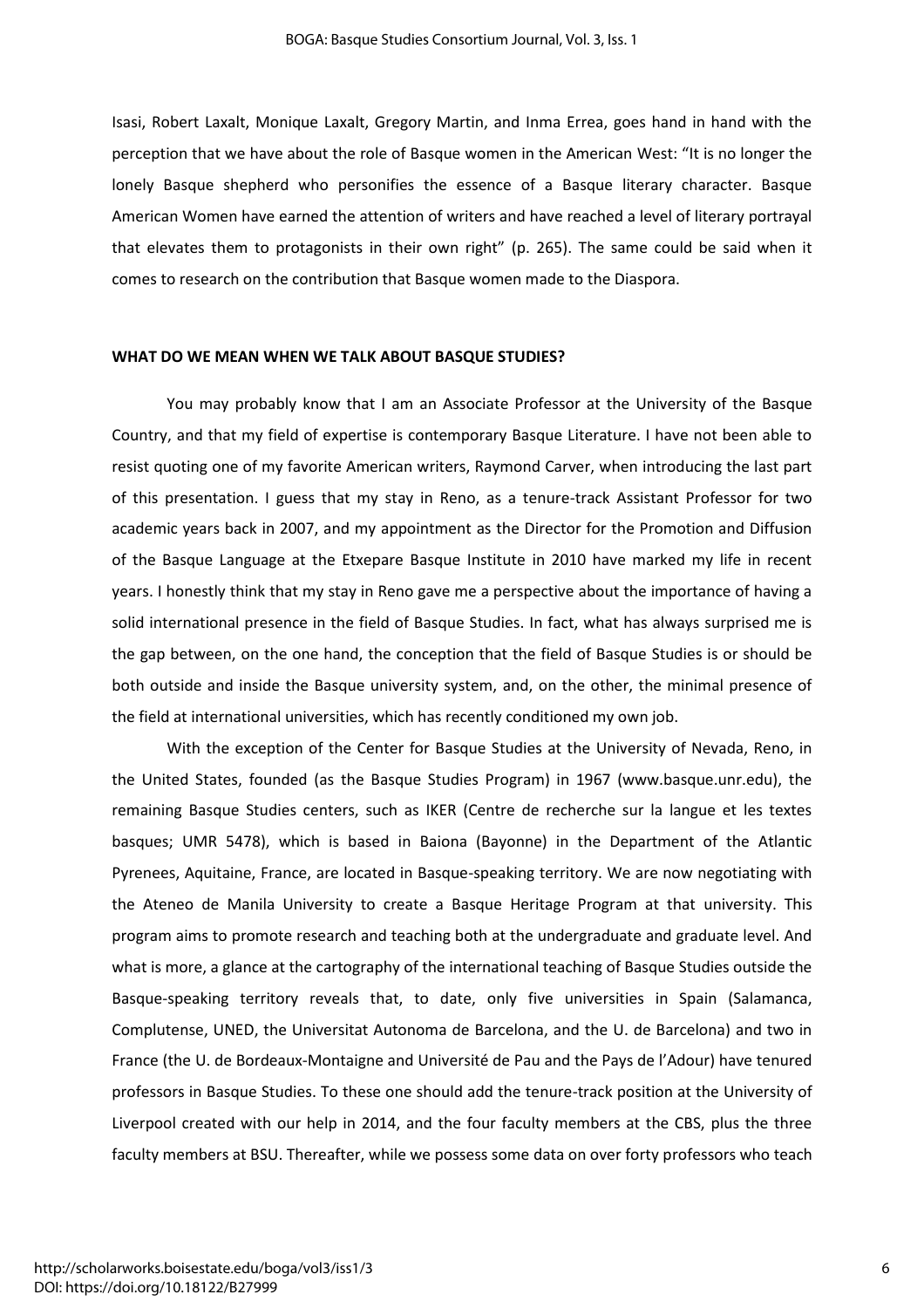subjects that incorporate some element of Basque Studies, in truth there is at present no verified up-to-date database about this reality of tenured professors in foreign universities. This outlook unquestionably places Basque Studies at the tail end of the international expansion in foreign university teaching of and research into all the official languages within, for example, the Iberian framework. The case of how Catalan Studies came to be implemented at an international level, in this regard, is truly noteworthy. According to the data of the Ramon Llull Institute's Academic Office, 157 universities all over the world offer courses in Catalan Studies, 88 of which receive financial aid from the Ramon Llull Institute and 69 of which do not.

 The extremely limited presence that the study of diverse Iberian languages and literatures enjoys in undergraduate and graduate programs in Spanish universities clearly contrasts with the enthusiastic reception these studies have enjoyed outside Spain's borders. The numbers speak for themselves. If, for example, we take the case of Basque Studies, in the Iberian sphere this can only be studied, as noted above, in five universities outside the peninsular Basque Country, and in four of them (Complutense, UNED, Universidad de Barcelona and the Universitat Autónoma de Barcelona) the Etxepare Basque Institute has lectureships to reinforce/complement those positions. The conclusions are obvious: as regards the situation of teaching the Basque language and culture at a university level within the Spanish system, interest is not very high and is mainly on the part of the Basque autonomous government; that is, it is not widely considered an area of "state" study. But we could say the same, too, with regard to Galician or Catalan studies within the Spanish university system. One should clarify, moreover, that currently there is no undergraduate or graduate degree that entails a similar study of Iberian Studies in the Spanish sphere; and that any undergraduate or graduate degree related to any of the cultures or official languages of the Spanish state are mainly studied in their respective autonomous communities. Master programs like the "Master Universitario en Literaturas Hispánicas (Catalana, Gallega y Vasca) en el Contexto Europeo," which has been offered by the UNED since the 2007-2008 academic year, are really scarce or nonexistent.

This outlook clashes with the renovation that traditional Hispanism has been experiencing in recent years at the international level thanks to the gradual introduction of what is called for by a new discipline: Iberian Studies, a discipline whose novelty centers around "its intrinsic relationality and its reorganization of monolingual fields based on nation-states and their postcolonial extensions into a peninsular plurality of cultures and languages pre-existing and coexisting with the official cultures of the state" (Resina 2013, vii), a "subfield of comparative studies" (Resina 2013, 11) that, in contrast to national philologies or national literatures, does "not serve a political entity of legitimize a state" (Resina 2013, 14). Although its epicenter is to be found in United States universities like those pointed out by Santana (2013, 55), and the work in particular of Joan Ramon Resina (2008;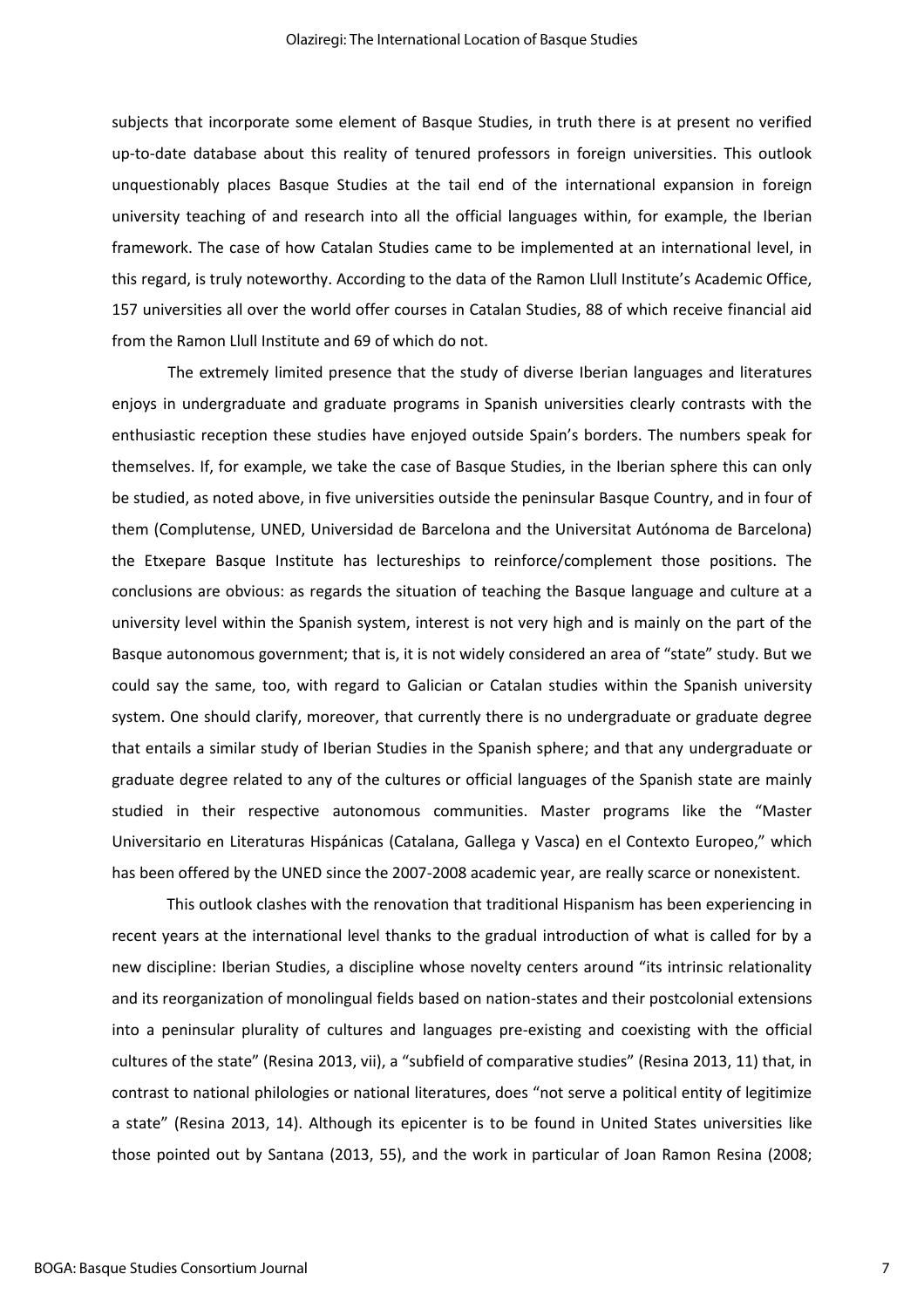2013) has been fundamental regarding the creation of a theoretical framework for this new direction, it is also true to say that the criticism at the root of this new discipline—specifically, that of the obsolete nature of Hispanism in general and, more particularly, of the dominant Spanish literary historiography until quite recently—has been embraced in recent standout publications such as those by Brad Epps and Fernández Cifuentes (2005), Moraña (2005), and Faber (2008), to mention just a few. All of them welcome a new approach that would overcome the monolingual concept of the Spanish state "by delving into either the place of the so-called peripheral languages and literatures (Catalan, Galician, and Basque) or the place of emigrants and exiles in Spanish literary history" (Epps and Fernández Cifuentes 2005: 20).

Yet how should one approach the study of the interferences, interactions, among the different languages in the Iberian sphere? What is the methodology to do so, and how can we proceed in our analysis of these languages? Does the adjective "Iberian" imply comparing all the different literatures at the same time? How might we implement these studies within the current set-up of university departments of Hispanic Studies? Mario Santana has lucidly outlined the challenges this new paradigm, Iberian Studies, poses when it comes to being incorporated into university curricula (Santana 2013). The three areas that, in his opinion, need developing and updating are, in order of importance: 1) reconfiguring what have come to be understood as "national literatures," with a concomitant questioning of the monolingualism with which such literatures have been addressed, and "rethink[ing] the nature of the interactions among producers and consumers of literature across linguistic and political boundaries" (Santana 2013, 55); 2) linguistic education on the part of professors of Iberian literature, an education that demands a questioning of the ideology of monolingualism, that is, "the notion that everything can be reinscribed and eventually done exclusively in one dominant language" (Santana 2013: 58); and 3) a critical study of the discipline.

 The difficulty obviously surrounds the real options that a minoritized language like Euskara has, not just in making itself heard in the World Republic of Letters, but also in establishing itself as one of the literatures that are part of a truly comparative framework that overcomes the ideologicaltheoretical Spanishcentrism that has reigned among Spanish scholars. One should recall, when considering all the possibilities, that a minoritized literature has to co-opt a comparatist approach. Gayatri Chakravarti Spivak's well-known advice about "resuscitating" comparative literature when she defends the need to embrace the language of the Other, and not just as a "field study" language (quoted in Dominguez 2013, 25), is crucial, despite the fact that she herself points out that such advice goes against the fact that there are few hegemonic European languages and countless languages in the southern hemisphere. The renovation that, for example, comparative European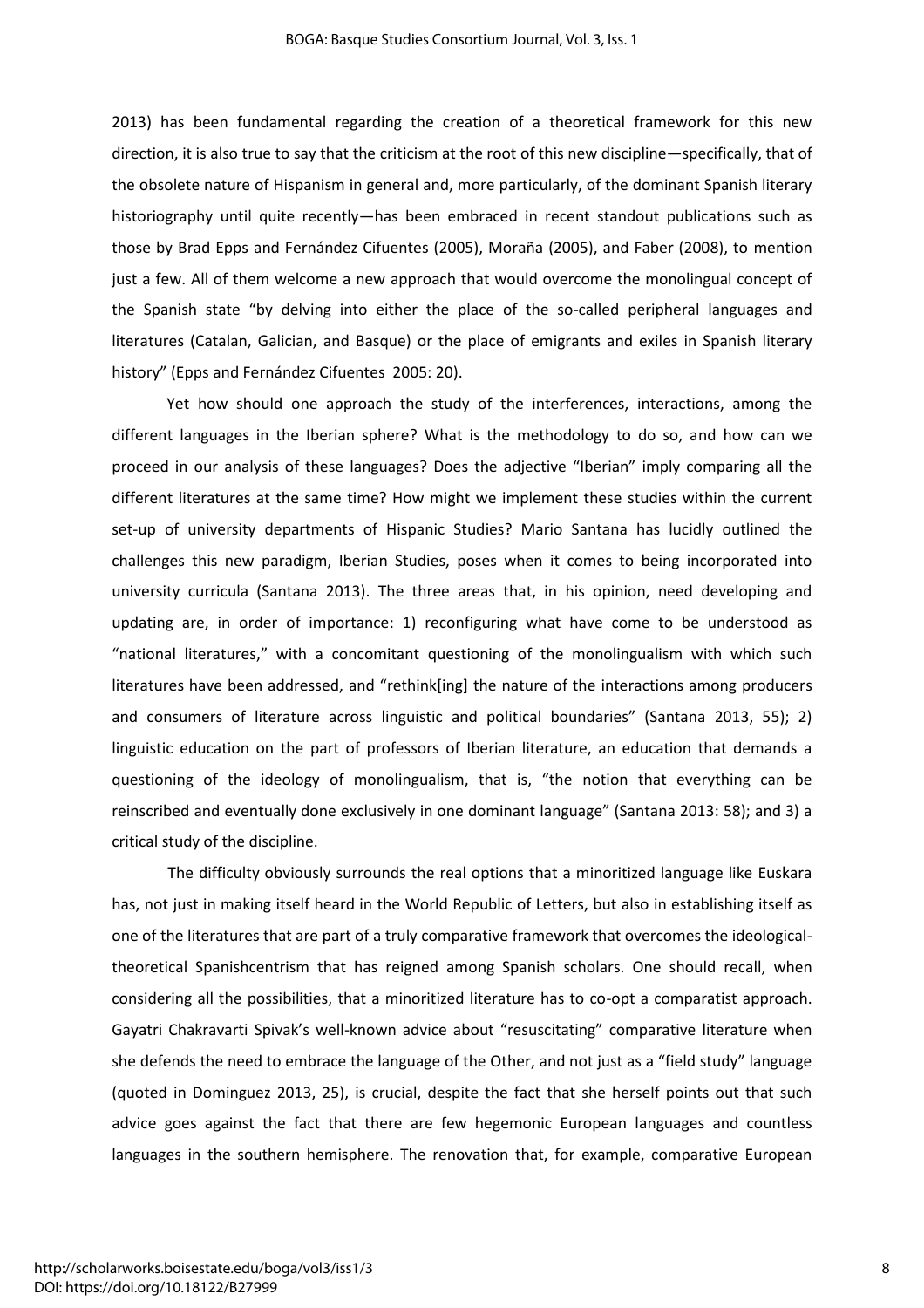literature has experienced in recent years parallels the Europeanization that Europe itself experienced through the creation of political bodies such as the EU. And this same renovation is implying, in turn, the transformation of national cultures through their integration into this new body as a whole. For Dominguez, this is the root cause of the growing strategic importance of culture in the EU when he affirms that, "[l]a Comunidad contribuirá al florecimiento de las culturas de los Estados miembros, dentro del respeto de su diversidad nacional y regional, poniendo de relieve al mismo tiempo el patrimonio cultural común" (Dominguez 2013, 27). The importance of culture and creativity as guarantors of European social cohesion and economic growth has placed EU member states' intercultural promotion policies at the center of current European cultural policy. As far as European literature is concerned, in 2008 the Parliamentary Assembly of the Council of Europe approved Document 11.527, titled "Promoting the Teaching of European Literature," which contends that knowledge of European literature contributes to the strengthening of a "European citizenry," and it therefore urges EU member states to both promote the learning of European languages in order to access works in their original languages and foment translations (cf. Dominguez 2013, 28). This demonstrates the growing importance of translation grants in recent calls for proposal published under the Creative Europe Programme [\(http://ec.europa.eu/culture/calls/index\\_en.htm\)](http://ec.europa.eu/culture/calls/index_en.htm).

#### **Basque Studies Beyond Iberian Studies**

If I have insisted on the importance that Iberian Studies has brought when it comes to breaking the resistance of traditional Hispanism to Iberian languages like ours it is because Hispanism or Romanistik, in countries like Germany, have been traditionally the destination of Basque language and literature lecturers. Bear in mind, for example, that Basque Studies were taught in seven German universities, before the World War II, and at present, only four universities, all of them subsidized by the Etxepare Basque Institute, offer Basque Studies. It should be noted that forty percent of our lectureships are at departments of Hispanic or Iberian Studies. Around thirty percent, at Departments of Linguistics, and the rest, twenty percent, more or less, at departments of Modern Languages or Cultural Studies. As we are talking about positions mainly devoted to undergraduate teaching, the philological orientation of the curricula has been crucial when deciding in what department the position should be created. But this is not surprising if we look at the development of the field of Basque Studies itself. The blossoming of Basque philology with the work of Azkue as well as Julio de Urquijo, the founder of the *Revista Internacional de Estudios Vascos* (*RIEV*) in 1907, was crucial in consolidating the field. Philological studies, as well as Basque archeological and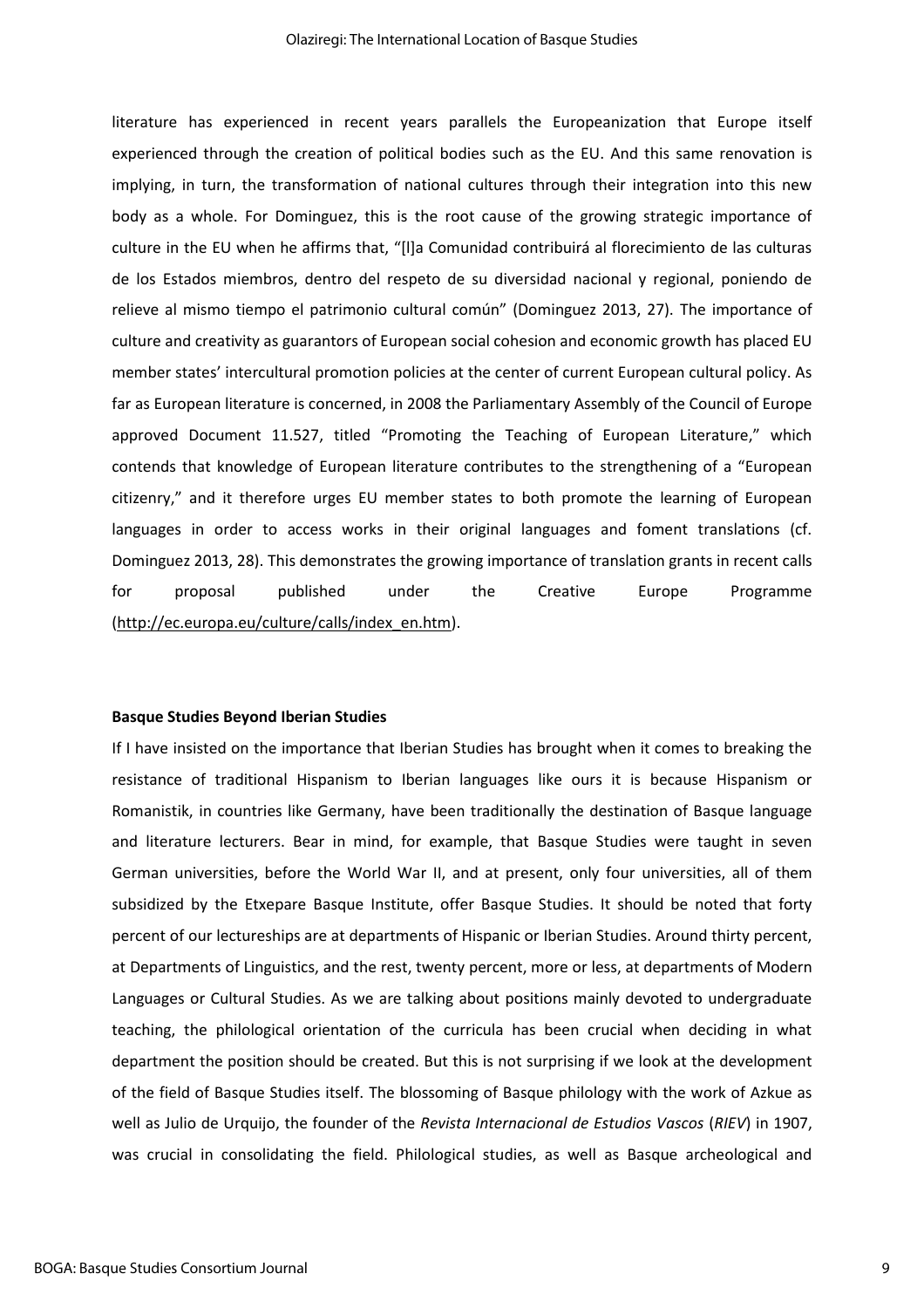ethnographic studies (with Telesforo de Aranzadi, J.M. Barandiaran) were at the root of the creation of institutions such as Eusko Ikaskuntza (the Society of Basque Studies) and Euskaltzaindia (the Royal Academy of the Basque Language). Years later, another eminent Basque philologist, Koldo Mitxelena Ellisalt, was going to be in charge of designing the degree of Basque Philology at the Univesrity of the Basque Country, a degree that continues to this day, although its name has been changed to "Degree in Basque Studies," and it is anchored closely around philological studies. For its part, the new Degree of Basque Studies offered at the Univesrity of Deusto will incorporate, from the next academic year onward, topics like Diaspora Studies, Basque Cultural Studies, and so on, a curricula closer to the offer that we find outside the Basque university system.

But the question is clear to me: what kind of Basque Studies should we promote and diffuse in the future in order to be more effective and visible? The examples we have around us show that Basque Studies could be located in other kinds of departments. Look, for example, at the Center for Basque Studies, at the University of Nevada, in Reno, born within the larger and complex reality of the establishment of the Ethnic Studies Project across the country in the late 1960s and 1970s. The CBS is, mainly, a Research Center and the Basque library, without any doubt, one of the jewels of the center. The efforts of Jon Bilbao and, above all, Bill Douglass allowed the center to offer students in the humanities and social sciences an opportunity to pursue doctoral studies emphasizing Basquerelated courses and dissertation research. The successful student will be awarded a Doctor of Philosophy in Basque Studies with an emphasis in one of the following disciplines at UNR: anthropology, foreign languages and literatures, geography, political science, or history. When it comes to BSU, the Minor in Basque Studies is, without any doubt, very popular among undergraduate students, but at this point, no graduate studies or MA are offered in Basque Studies, an issue that we will try to resolve in the near future. We could complete the international cartography of Basque Studies outside the Basque Country with the Minor in Basque Studies offered at the Universitat Autonoma de Barcelona, or the Basque Studies track that students at the University of Liverpool can pursue, both of them close to subjects like Basque Cultural Studies.

What does the future hold? Besides language studies, other fields should be developed, thereby creating graduate positions and encouraging visibility for these studies. My impression is that, like the motto of this conference, *Joan-etorri*, there should be more exchange among Basque Studies academics from within and outside the Basque Country. My feeling is that such an exchange could benefit both the academic programs and the faculty members and students, and of course, make the field more visible. We could begin by making a census of the faculty members all over the world that at present offer any topic related to Basque Studies, and creating an association to promote annual meetings or conferences in the field. The idea of strengthening the relations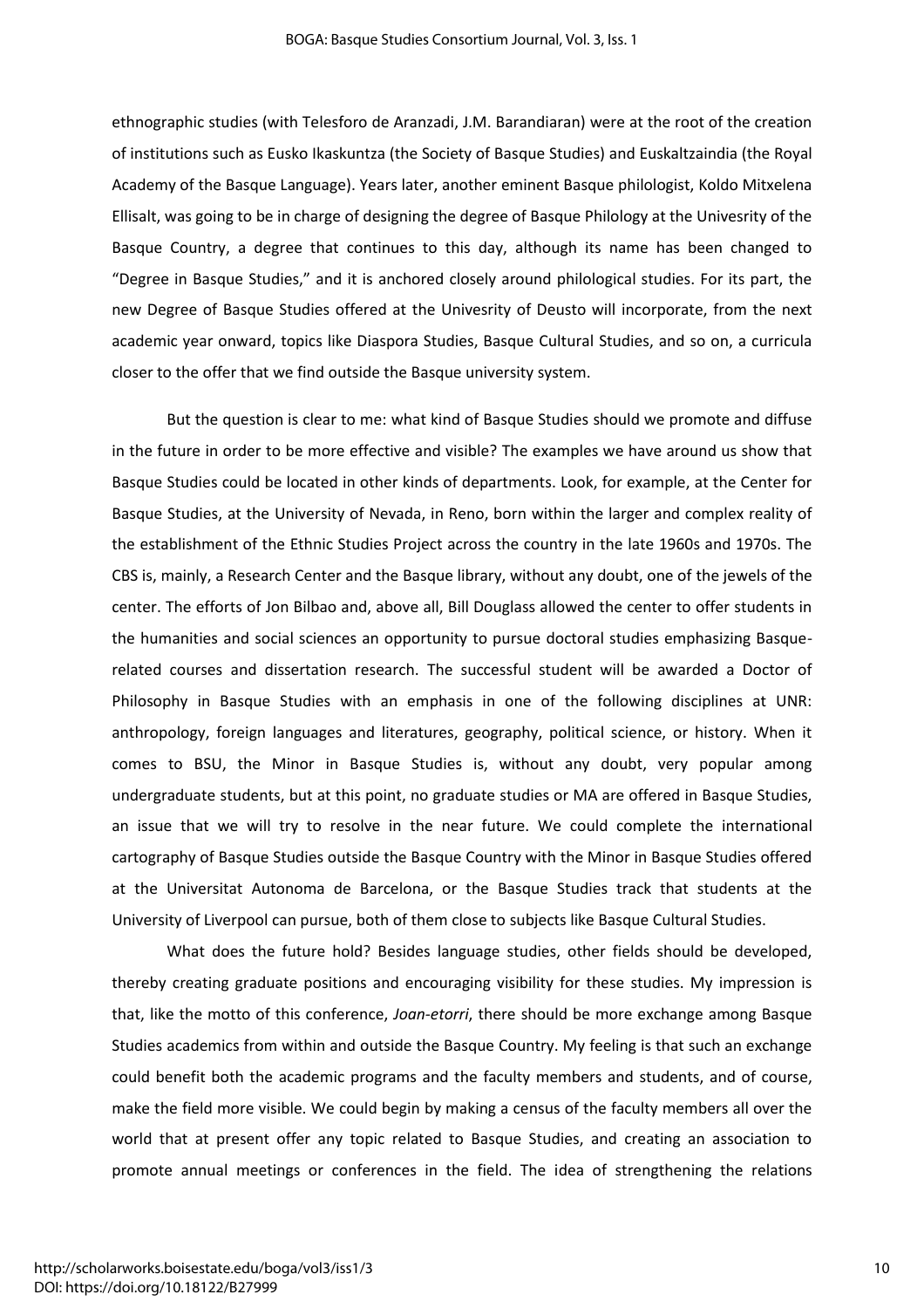between the summer school programs, or of encouraging the exchange of students and teachers, could benefit, for sure, the future of the field.

### **CONCLUSIONS**

The desire of the author of the first book published in Euskara, Bernard Etxepare, expressed in his well-known poems, "*euskara, jalgi hadi mundura*" (Euskara, set out into the world!), has served as a guide in this brief reflection on the logic that the internationalization of the Basque language and culture has had in recent times. I have mainly focused on the internationalization of Basque Studies at the university level and tried to depict a map that, thanks to initiatives like the implementation of Basque language and culture lectureships and chairs, is growing significantly. Nevertheless, if all these efforts are going to become a real JOAN ETORRIKO BIDAIA, exchange among universities from within and outside the Basque Country should be encouraged and interuniversity projects promoted. I should perhaps end by returning to Bernard Etxepare and accepting that, in the case of the Basque language and culture, *debile principium melior fortuna sequatur*. As it should be.



#### Bibliography

- Delgado, Luisa Elena. 2014. *La nación singular. Fantasías de la normalidad democrática española (1996-2011)*. Madrid: Siglo XXI.
- Dominguez, César (ed.). 2013.*Literatura europea comparada*. Madrid: Arco Libros.
- Douglass, William A. and Jon Bilbao. 1975. *Amerikanuak. Basques in the New World*. Reno: University of Nevada Press.
- Douglass, William A. and Joseba Zulaika. 2007. *Basque Culture. Anthropological Perspectives*. Reno: Center for Basque Studies. University of Nevada, Reno.